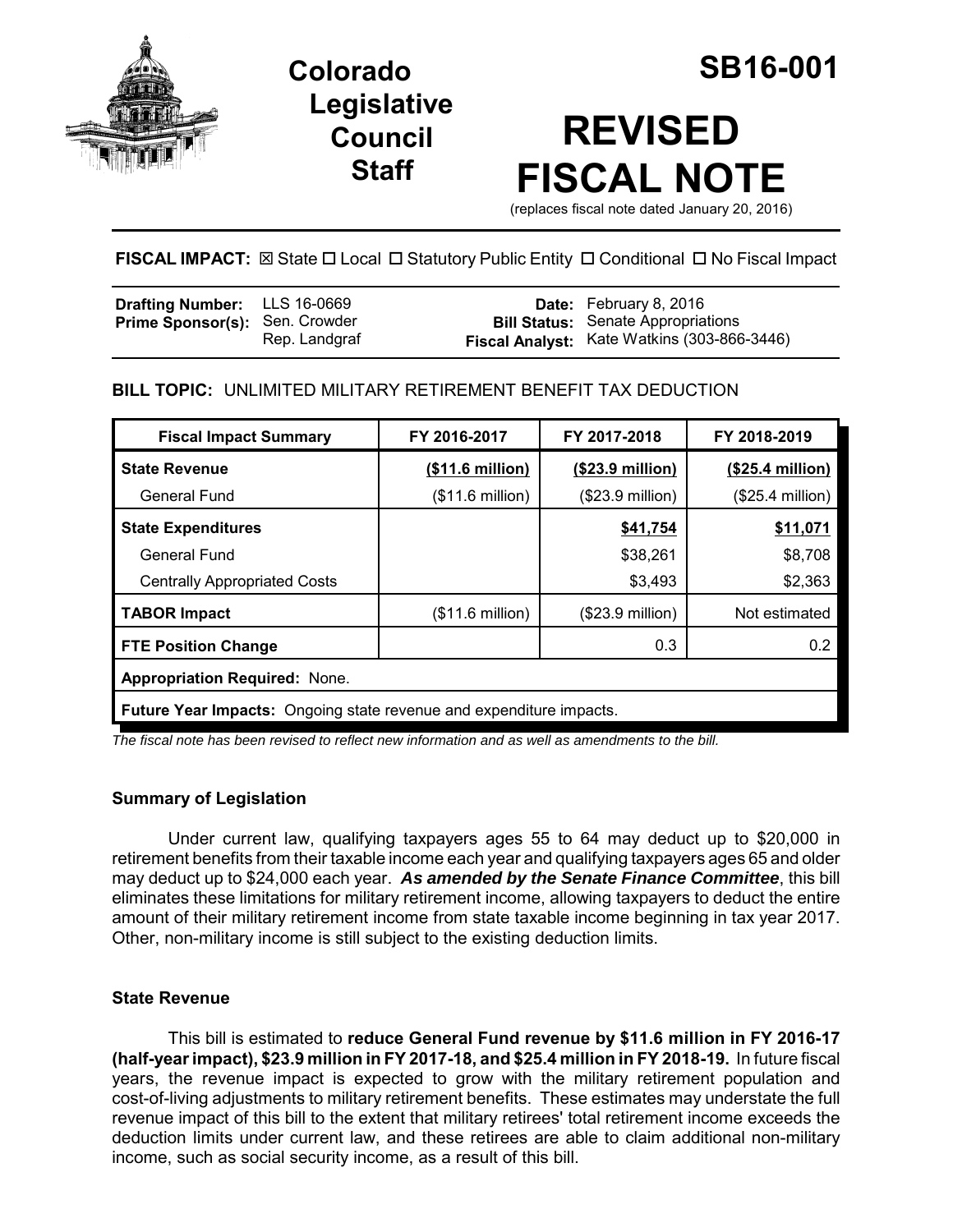February 8, 2016

*Assumptions.* Data from the Department of Defense Office of the Actuary indicate that in federal fiscal year 2014, 45,816 retires in Colorado claimed \$118.7 million monthly in military retirement benefits. This population excludes retirees who are disabled whose benefits are assumed to be excluded from federal taxable income. The 20,917 retirees over age 65 averaged an annual retirement income of \$32,253. Those under 65 averaged \$31,100 in annual retirement income, including an estimated 12,183 retirees ages 55 to 64 and 11,200 retirees under age 55.

These population and average payment amounts were grown by expectations for population and cost-of-living adjustments to arrive at estimates for tax year 2017 and beyond. The deduction under current law was then subtracted from the average retirement income amount for the above stated age groups to determine the difference between deductions claimed under current law and Senate Bill 16-001. Table 1 compares the estimated 2017 income tax liability reduction for taxpayers who claim the maximum deduction under current law and the projected average deduction under SB 16-001.

| Table 1. Estimated Tax Year 2017 Income Tax Savings<br>(Calculated as the deduction amount multiplied by the state income tax rate of 4.63%) |                                                 |                                              |                                           |  |
|----------------------------------------------------------------------------------------------------------------------------------------------|-------------------------------------------------|----------------------------------------------|-------------------------------------------|--|
| <b>Taxpayer Age</b>                                                                                                                          | <b>Under Current Law</b><br>(Maximum Deduction) | <b>Under SB16-001</b><br>(Average Deduction) | <b>Average Savings*</b><br>under SB16-001 |  |
| Below 55                                                                                                                                     | \$0                                             |                                              | \$1,442                                   |  |
| 55 to 64                                                                                                                                     | $$20,000 \times 4.63\% =$<br>\$926              | $$31,152 \times 4.63\% = $1,442$             | 516                                       |  |
| 65 and Over                                                                                                                                  | $$24,000 \times 4.63\% = $1,111$                | $$32,801 \times 4.63\% = $1,519$             | 408                                       |  |

*\*Assumes that the taxpayer has a large enough tax liability to receive additional savings.*

The estimated average taxpayer savings was then multiplied by the projected eligible population in each age group to arrive at a projection of the revenue impact of this bill. Not all qualifying taxpayers will have a Colorado income tax liability large enough to experience savings from this bill because many taxpayers claim other tax deductions and credits that reduce the taxes they owe. To account for this consideration, the projected revenue impact was reduced by 28.1 percent, an adjustment based on a weighted average of the tax liability and share of taxpayers ages 65 and older using data from the 2012 Colorado statistics of income.

### **TABOR Impact**

This bill reduces state revenue from the General Fund, which will reduce the amount of money required to be refunded under TABOR. TABOR refunds are paid out of the General Fund. Table 2 shows the projected impact on the mechanisms used to refund the TABOR surplus under current law. This bill is expected to reduce the TABOR surplus by \$11.6 million in FY 2016-17 and \$23.9 million in FY 2017-18, reducing the amount of revenue refunded through the Six Tier Sales Tax Refund by these amounts. Since the bill reduces both revenue to the General Fund and the refund obligation by equal amounts, there is no net impact on the amount of money available in the General Fund for the budget. However, the bill will reduce money available for the General Fund budget in the future during years the state does not collect money above the TABOR limit.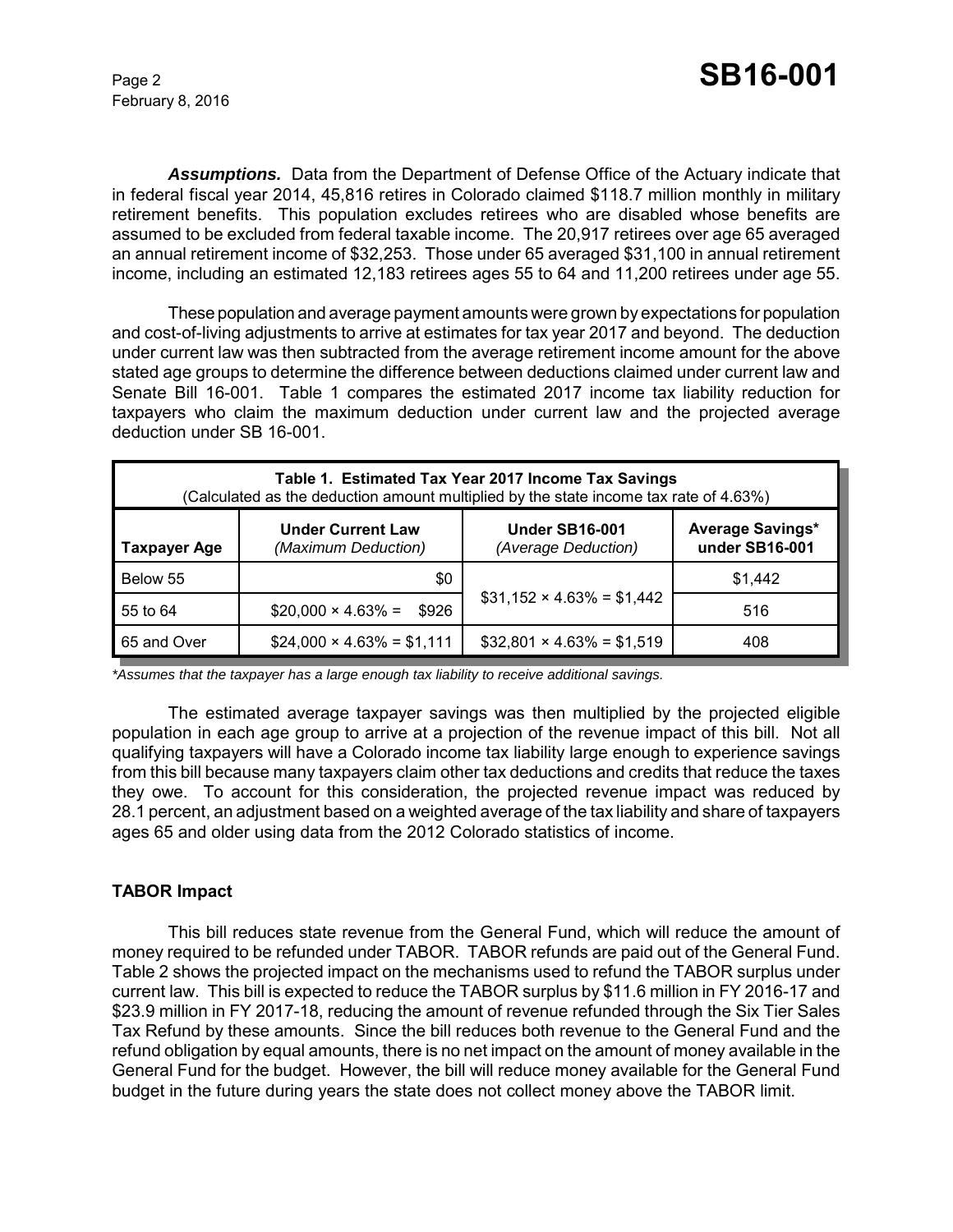| Table 2. Impact of SB16-001 on Current Refund Mechanisms<br>(Millions of Dollars)                                                                        |                                                                          |                                                                                  |  |  |
|----------------------------------------------------------------------------------------------------------------------------------------------------------|--------------------------------------------------------------------------|----------------------------------------------------------------------------------|--|--|
|                                                                                                                                                          | <b>FY 2016-17 Surplus</b><br>FY 2017-18 Refund<br>Tax Year 2017          | <b>FY 2017-18 Surplus</b><br>FY 2018-19 Refund<br>Tax Year 2018                  |  |  |
| <b>Current Law</b><br>Revenue above the TABOR limit<br>Income Tax Rate Reduction<br>Sales Tax Refund                                                     | \$191.6 million<br>191.6 million                                         | \$384.2 million<br>232.9 million<br>151.3 million                                |  |  |
| SB 16-001<br>Revenue above the TABOR limit<br>Income Tax Rate Reduction<br>Sales Tax Refund                                                              | 180.0 million<br>180.0 million                                           | 360.3 million<br>232.9 million<br>127.4 million                                  |  |  |
| <b>Change from Current Law</b><br>Revenue above the TABOR limit<br>Income Tax Rate Reduction<br>Sales Tax Refund<br><b>Total Change from Current Law</b> | $(11.6 \text{ million})$<br>$(11.6 \text{ million})$<br>(\$11.6 million) | $(23.9 \text{ million})$<br>$(23.9 \text{ million})$<br>$($23.9\text{ million})$ |  |  |

*Source: Legislative Council Staff December 2015 forecast.*

#### **State Expenditures**

This bill will increase General Fund expenditures for the **Department of Revenue by \$41,754 and 0.3 FTE in FY 2017-18 and \$11,071 and 0.2 FTE beginning in FY 2018-19**. Costs include personal services, operating expenses, form change and programming costs, as summarized in Table 3.

| Table 3. Expenditures Under SB16-001               |            |            |            |  |
|----------------------------------------------------|------------|------------|------------|--|
| <b>Cost Components</b>                             | FY 2016-17 | FY 2017-18 | FY 2018-19 |  |
| <b>Personal Services</b>                           |            | \$12,776   | \$8,518    |  |
| FTE.                                               |            | 0.3        | 0.2        |  |
| <b>Operating Expenses and Capital Outlay Costs</b> |            | 285        | 190        |  |
| Form Change and Programming                        |            | 25,200     |            |  |
| Centrally Appropriated Costs*                      |            | 3,493      | 2,363      |  |
| <b>TOTAL</b>                                       |            | \$41,754   | \$11,071   |  |

*\* Centrally appropriated costs are not included in the bill's appropriation.*

*Department of Revenue.* This bill requires changes to the Department of Revenue's GenTax software system. Changes are programmed by a contractor at a rate of \$200 per hour. The changes in this bill are expected to increase General Fund expenditures by \$24,000, representing 120 hours of programming. All GenTax programming changes are tested by department staff. Testing for this bill will require the addition of 0.2 FTE in the Department's Taxpayer Service Division. Additionally, this bill will require 0.2 FTE each year to answer taxpayer inquiries at the department call center. As a result of the paydate shift, 0.1 FTE will be required in FY 2017-18. Retirement income is reported on federal income tax returns, requiring minimal verification workload demands that can be absorbed within existing appropriations.